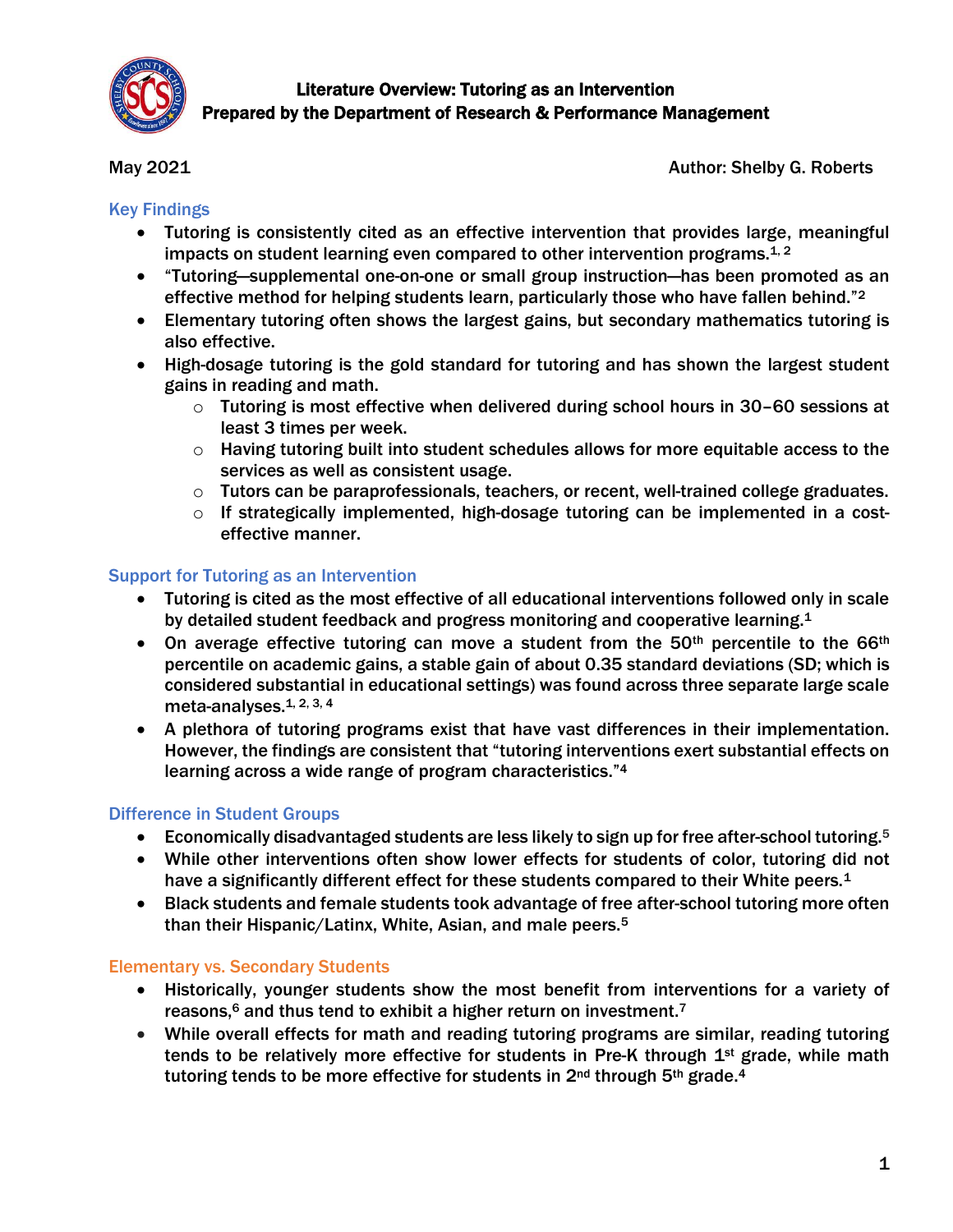

- Additionally, high-school math tutoring can yield significant gains as well on both math assessment scores and grades.<sup>8</sup>
- Studies on tutoring are more common for elementary grades, thus the impacts of middlegrades and high-school tutoring could potentially be minimized due to their lower frequency of reporting.
- Reading programs focusing on "explicit instruction (e.g., in phonics, decoding, and/or structural analysis)" show strong results in  $1^{st}$  grade through 3<sup>rd</sup> grade.<sup>9, 10, 11</sup>

#### Best Practices and High Dosage Tutoring

High dosage tutoring (HDT) typically consists of personalized tutoring that takes place multiple times per week during the academic school day and delivers hundreds of hours of tutoring in a single academic year.<sup>12</sup>

- "Based on the current research, high-dosage tutoring seems to be most effective in early grades literacy and high school math."<sup>13</sup>
- HDT incorporates the following characteristics, which could also be utilized as a bestpractices model in after-school programs:

#### **Frequency**

- $\bullet$  Ideally, HDT should provide at least 30–60-minute tutoring sessions three times per week.<sup>14,</sup> 18
- Studies have found little evidence that once-a-week tutoring is sufficient to generate meaningful gains.15, 16, 17, 25
- $\bullet$  2<sup>nd</sup> through 5<sup>th</sup> grade students showed the most gains when tutoring occurred 3 days per week, while Pre-K-1<sup>st</sup> grade had more gains with 4-5 days per week.<sup>18, 19</sup>
- Students who received at least 35 sessions in a year had significantly larger positive effects than those who participated at a lower rate (increase of 0.13–0.17 *SD*). 20

## Group Size

- Ideal group sizes range between 2-3 with any more than 4 students tutoring moving into small group instruction which is not as effective.<sup>14</sup> In grades  $2-5$ , a 3:1 ratio has been shown to be ideal.<sup>4</sup>
- Novice tutors should not work with more than 2 students at a time.<sup>13</sup>
- $-1:1$  tutoring is the most effective form of tutoring, <sup>10</sup> although this option can prove extremely costly for districts.2, <sup>24</sup>

## **Scheduling**

- Tutoring should happen during the school day. Building tutoring into student schedules allows for consistent dosage of tutoring as well as equitable access to these services.<sup>13</sup>
- The impact of during-school tutoring programs (1.0 *SD*) is twice as large as that of afterschool programs (0.4 *SD*).4 After school tutoring programs can vary widely in their implementation and their level of fidelity. This results in mixed outcomes for these types of programs.
	- $\circ$  In a random assignment study of a national after-school program, no positive effects were found on reading test scores or grades for elementary or middle school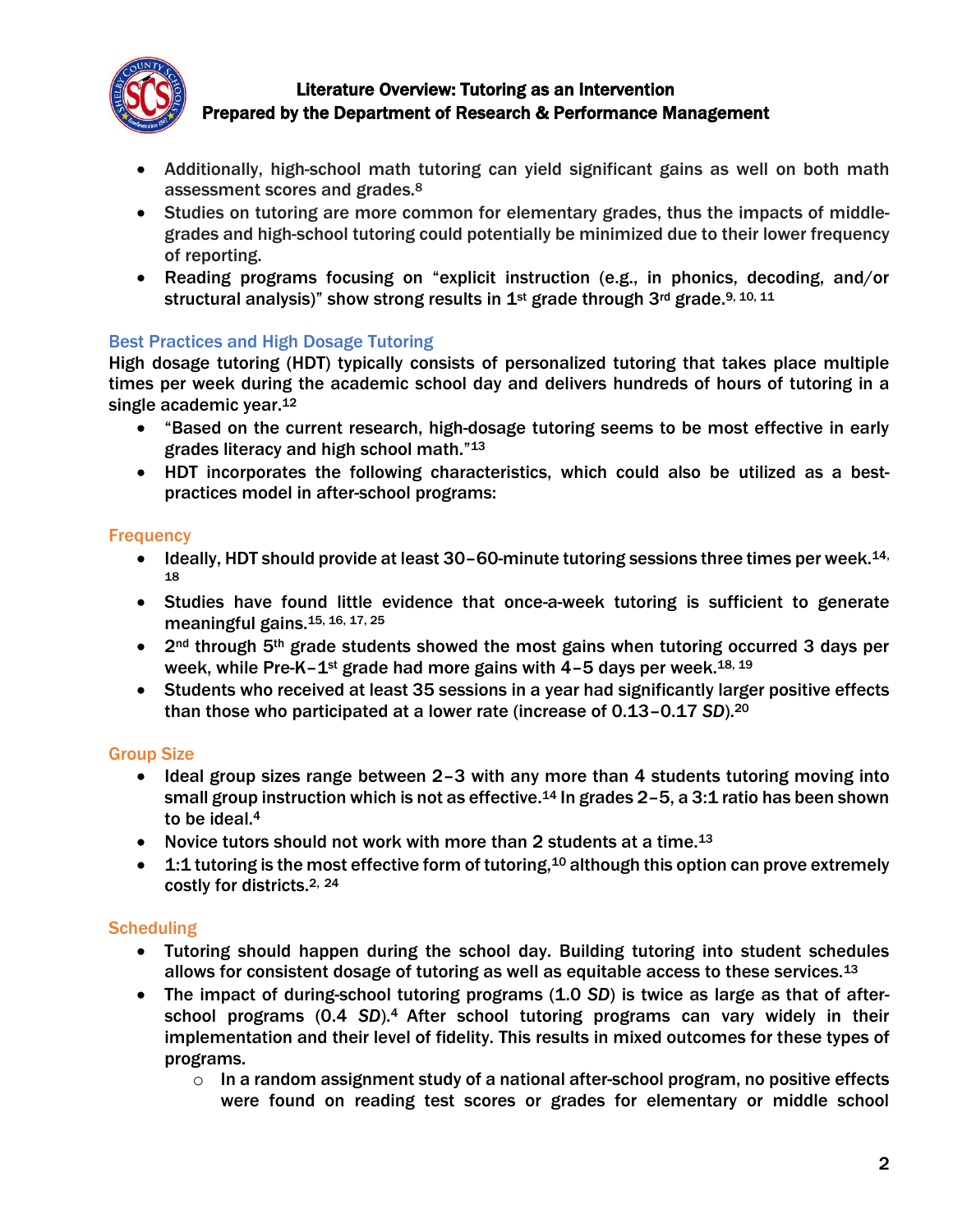

students.<sup>21</sup> Most large-scale control-studies find insignificant or minute effects for after-school programs.<sup>27</sup>

- $\circ$  Alternatively, many small-scale after-school tutoring programs have shown moderate student growth as compared to their non-tutored peers.<sup>24, 28, 29</sup>
- Parents indicated that they often selected tutoring programs based to the convenience and transportation logistics, and students who were on free and reduced lunch status signed up for free after-school tutoring at much lower rates.<sup>5</sup>
- Tutors should remain connected with the same students over the course of a year. This allows the students to build a relationship with their tutors and the tutors to understand the students' learning needs.<sup>14</sup>

# Staffing and Training

- A different skill set is needed for tutors compared to teaching a normal size classroom. This lower skill set can likely open the door for effective tutors to be well-trained volunteers and college graduates.
- Teacher-led tutoring shows the strongest gains for students followed by paraprofessionals<sup>a</sup> (with a formal tie to the school and tutoring role), community-volunteer, and parentvolunteers, respectively.4, <sup>22</sup>
- Tutors should receive high quality intensive training before engaging with students.
	- $\circ$  A four-week intensive training was implemented with college graduates prior to 9 months of on-site tutoring which significantly improved student test scores and grades.<sup>6, 23</sup>
	- o Modest, though smaller, effect sizes have been shown in non-experimental tutoring designs for tutors who have a modest amount of training (e.g., 4+ hours) though most of these volunteers were education majors.<sup>24, 26</sup>

## **Cost**

Cost of tutoring programs can be prohibitive for some districts; however, a few key strategies can vastly decrease the per-pupil expense and even make tutoring one of the most cost-effective school-based interventions.

- Using paraprofessionals including recent college graduates on single- or two-year contracts that are geared as a year of service can show strong benefits at a much lower cost than utilizing teachers. 6
- Create tutoring pods of 3 students for upper elementary grades where students benefit from peer interaction and can increase the number of students served.<sup>2</sup>
- Frequently track data to best utilize the tutors and hone in on areas where students struggle.

# Current Tennessee Programs

There are three current high-dosage pilot tutoring programs taking place in Tennessee school districts.<sup>13</sup> While only one district is similar to SCS is size and scope, Shelby County Schools should connect with each District to ascertain their success and challenges in order to build off of their models.

 $\overline{a}$ a Recent, well-trained college graduates who worked full time as tutors were classified as paraprofessionals in the meta-analyses.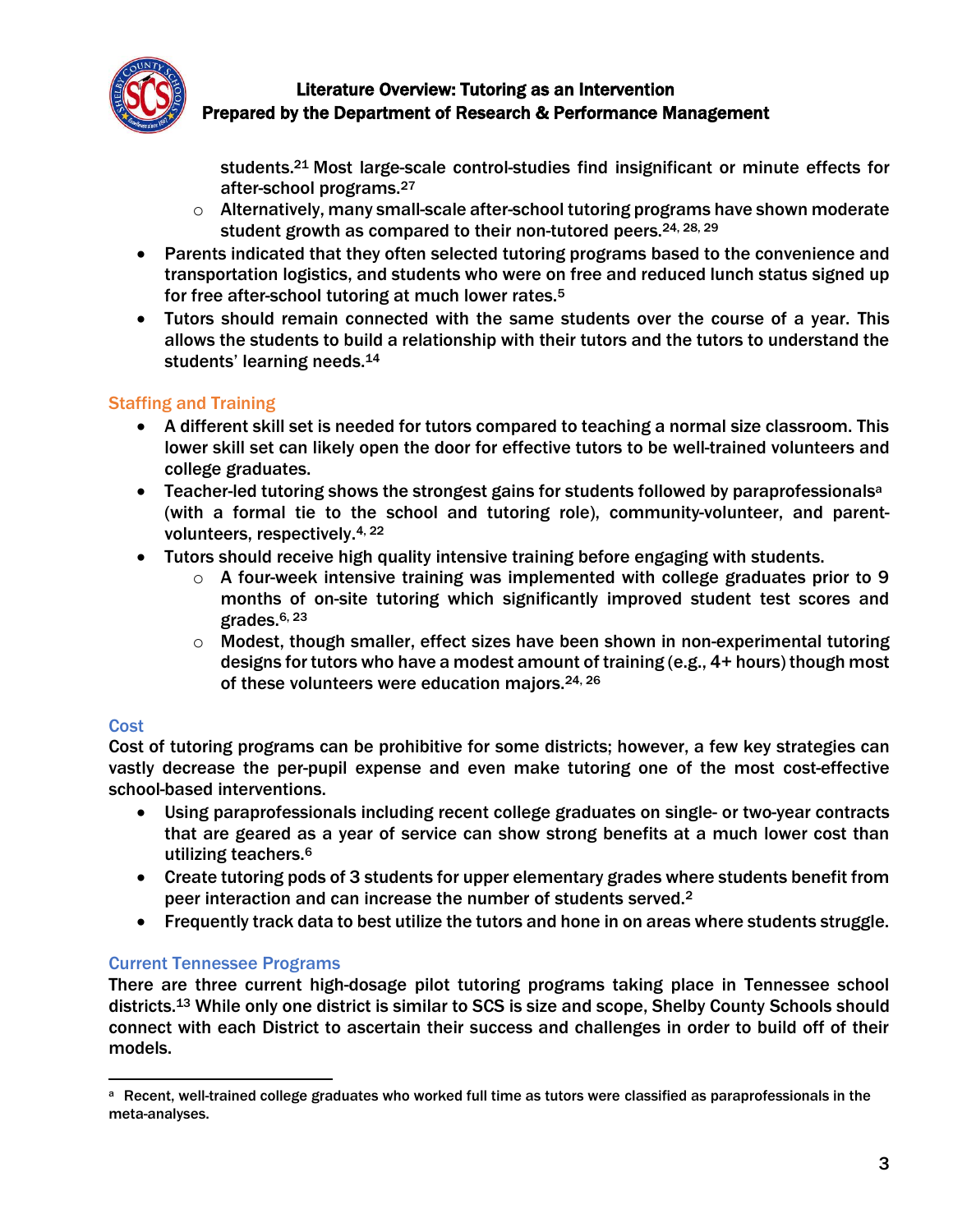

- Lenoir City Schools (LCS) near Knoxville has roughly 2.5K students. It sought to combat some of the learning loss associated with pandemic related closures. They piloted a highdosage tutoring program with 20 juniors and saw almost all students make growth as measured by pre- and post-ACT test. "Both tutors and participants reported strong engagement and found value in the tutoring opportunity." LCS is planning to pilot an 8<sup>th</sup> grade focused program using juniors as tutors in the fall.
- Metro Nashville Public Schools (MNPS) serves around 85K students. They piloted a tutoring program for seniors in 2020. During the program they saw a 95% attendance rate for tutoring and plan to scale this program. After evaluating and course-correcting challenges in the senior program, MNPS is now piloting a high-dosage tutoring program for 150 students focused on literacy in grades 3–5 and numeracy in grades 6–9 in spring 2021. They are conducting the pilot as a randomized control trial in order to evaluate its effectiveness.
- Trousdale County Schools (TCS) enrolls about 1.3K students. They implemented a highdosage tutoring program during a scheduling block for Tier 2 first grade students. The block scheduling will continue in Summer 2021 as part of a summer literacy camp program. They plan to implement the program district-wide in the following academic year.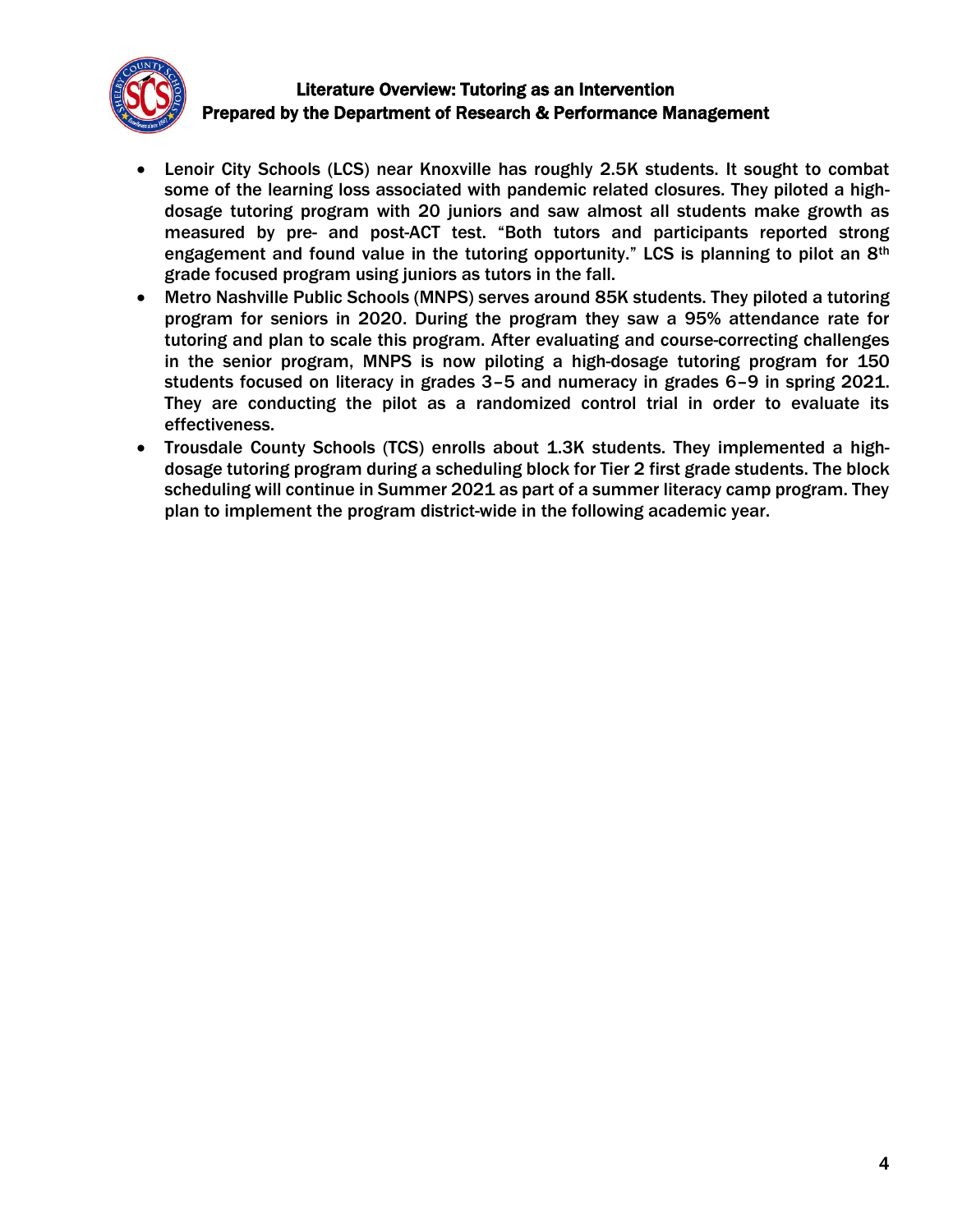

- 1. Dietrichson, J., Bøg, M., Filges, T., & Klint Jørgensen, A. M. (2017). Academic interventions for elementary and middle school students with low socioeconomic status: A systematic review and metaanalysis. Review of Educational Research, 87(2), 243–282. <https://doi.org/10.3102/0034654316687036>
- 2. Nickow, A. J., Oreopoulos, P, & Quan, V. (2021). The transformative potential of tutoring for prek–12. Learning outcomes: Lessons from randomized evaluations. JPAL (Latif Jameel Poverty Action Lab).
- 3. Ritter, G. W., Barnett, J. H., Denny, G. S., & Albin, G. R. (2009). The effectiveness of volunteer tutoring programs for elementary and middle school students: A meta-analysis. Review of Educational Research, 79(1), 3–38[. https://doi.org/10.3102/0034654308325690](https://doi.org/10.3102/0034654308325690)
- 4. Nickow, A., Oreopoulos, P., & Quan, V. (2020). The impressive effects of tutoring on prek-12 learning: A systematic review and meta-analysis of the experimental evidence. Working paper 27476. <https://doi.org/10.3386/w27476>
- 5. Heinrich, C. J., Meyer, R. H., & Whitten, G. (2010). Supplemental education services under No Child Left Behind: Who signs up, and what do they gain? Educational Evaluation and Policy Analysis, 32(2), 273–298. <https://doi.org/10.3102/0162373710361640>
- 6. Guryan, J., Ludwig, J., Bhatt, M. P., Cook, P. J., Davis, J. M. V., Dodge, K., Farkas, G., Fryer Jr., R. G., Mayer, S., Pallock, H., & Steinberg, L. (2021). Not Too Late: Improving Academic Outcomes Among Adolescents (No. w28531). National Bureau of Economic Research. <https://doi.org/10.3386/w28531>
- 7. Carneiro, P., & Heckman, J. (2003). Human Capital Policy. In James J. Heckman & A. B. Krueger (Eds.), Inequality in America: What Role for Human Capital Policies? (pp. 77–240). MIT Press.
- 8. Cook, P. J., Dodge, K., Farkas, G., Fryer, Jr., R. G., Guryan, J., Ludwig, J., Mayer, S., Pollack, H., & Steinberg, L. (2015). *Not too late: Improving academic outcomes for disadvantaged youth.* Institute for Policy Research Northwestern University Working Paper WP-15-01.
- 9. Vadasy, P. F. & Sanders, E. A. (2011). Efficacy of supplemental phonics-based instruction for lowskilled first graders: How language minority status and pretest characteristics moderate treatment response. *Scientific Studies of Reading, 15*(6), 471–497.<https://doi.org/10.1080/10888438.2010.501091>
- 10. Vadasy, P. F., Sanders, E. A., & Peyton, J. A. (2006). Paraeducator-supplemented instruction in structural analysis with text reading practice for second and third graders at risk for reading problems. *Remedial and Special Education, 27*(6), 365–378.<https://doi.org/10.1177/07419325060270060601>
- 11. Vadasy, P. F., Sanders, E. A., & Tudor, S. (2007). Effectiveness of paraeducator-supplemented individual instruction: Beyond basic decoding skills. *Journal of Learning Disabilities, 40*(6), 508–525. <https://doi.org/10.1177/00222194070400060301>
- 12. Shawchuk, S. (2020) *High-dosage tutoring is effective, but expensive. ideas for making it work.* Retrieved from [https://www.edweek.org/leadership/high-dosage-tutoring-is-effective-but-expensive-ideas-for-making](https://www.edweek.org/leadership/high-dosage-tutoring-is-effective-but-expensive-ideas-for-making-it-work/2020/08)[it-work/2020/08](https://www.edweek.org/leadership/high-dosage-tutoring-is-effective-but-expensive-ideas-for-making-it-work/2020/08)
- 13. SCORE Institute (2021) *High Dosage Tutoring: Planning and Implementation Guide.*
- 14. Robinson, C. D., Kraft, M. A., Loeb, S., & Schueler, B. E. (2021). *Accelerating student learning with highdosage tutoring.* EdResearch for Recovery.
- 15. Lauer, P. A., Akiba, M., Wilkerson, S. B., Athorp, H. S., Snow, D., & Martin-Glenn, M. L. (2006). Out-of-schooltime programs: A meta-analysis of effects for at-risk students. Review of Educational Research, 76, 275– 313.<https://doi.org/10.3102/00346543076002275>
- 16. Ritter, G., & Maynard, R. (2008). Using the right design to get the 'wrong' answer? Results of a random assignment evaluation of a volunteer tutoring programme. Journal of Children's Services, 3(2), 4–16. <https://doi.org/10.1108/17466660200800008>
- 17. Miller, S., & Connolly, P. (2013). A randomized controlled trial evaluation of time to read, a volunteer tutoring program for 8-to 9-year-olds. *Educational Evaluation and Policy Analysis, 35*(1), 23–37. <https://doi.org/10.3102/0162373712452628>
- 18. Gersten, R., Rolfhus, E., Clarke, B., Decker, L. E., Wilkins, C., & Dimino, J. (2015). Intervention for first graders with limited number knowledge: Large-scale replication of a randomized controlled trial. American Educational Research Journal, 52(3), 516–546.<https://doi.org/10.3102/0002831214565787>
- 19. Sirinides, P., Gray, A., & May, H. (2018). The Impacts of Reading Recovery at scale: Results from the 4-year i3 external evaluation. *Educational Evaluation and Policy Analysis, 40*(3), 316–335. <https://doi.org/10.3102/0162373718764828>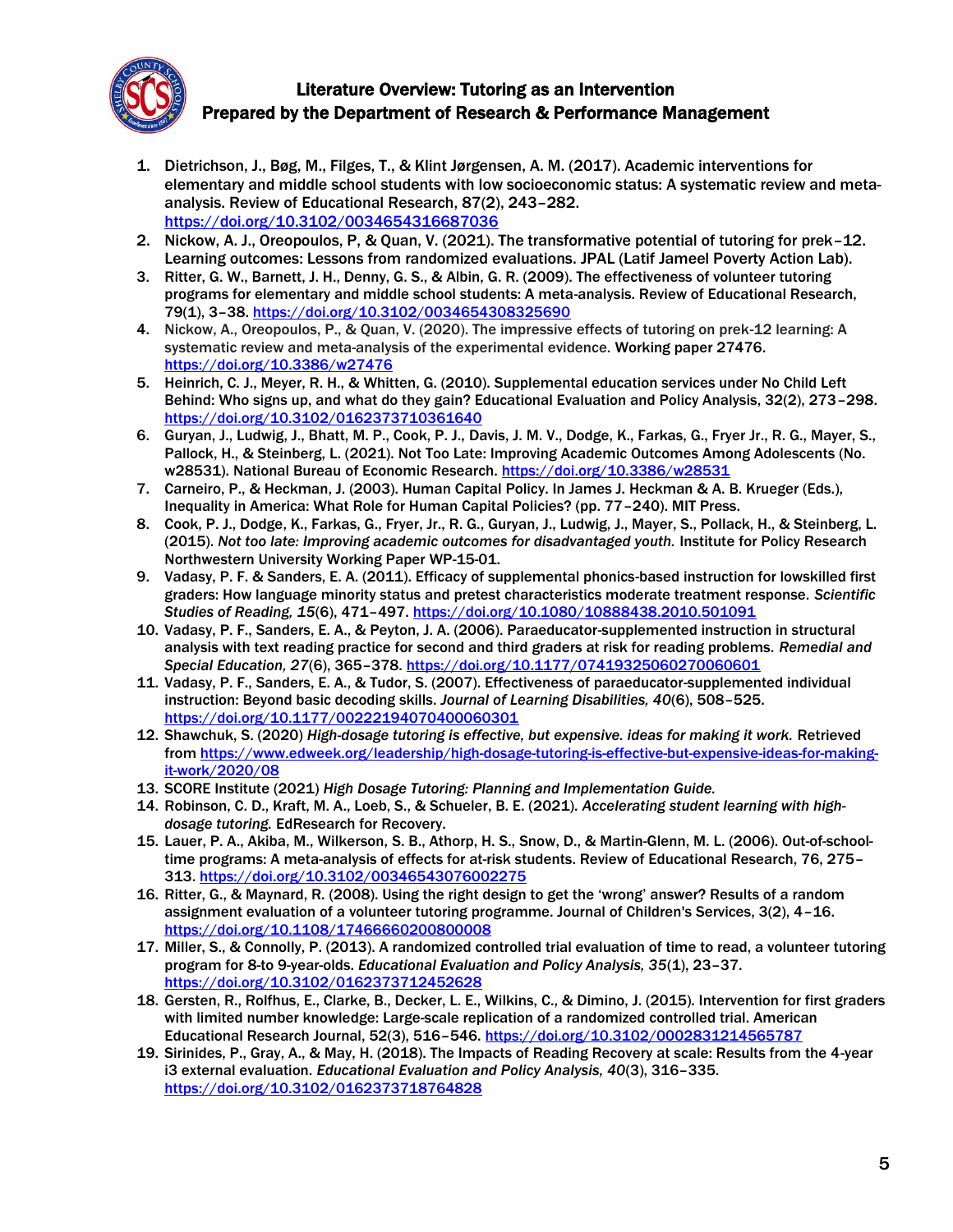

- 20. Lee, Y. S., Morrow-Howell, N., Jonson-Reid, M., & McCrary, S. (2012). The effect of the Experience Corps® program on student reading outcomes. Education and Urban Society, 44(1), 97–118. <https://doi.org/10.1177/0013124510381262>
- 21. James-Burdumy, S., Dynarski, M., Moore, M., Deke, J., Mansfield, W., & Pistorino, C. (2005). When Schools Stay Open Late: The National Evaluation of the 21st Century Community Learning Centers Program: Final Report. U.S. Department of Education, National Center for Education Evaluation and Regional Assistance. <http://www.ed.gov/ies/ncee>
- 22. Parker, D. C., Nelson, P. M., Zaslofsky, A. F., Kanive, R., Foegen, A., Kaiser, P., & Heisted, D. (2019). Evaluation of a math intervention program implemented with community support. Journal of Research on Educational Effectiveness, 12(3), 391-412. <https://doi.org/10.1080/19345747.2019.1571653>
- 23. Fryer, J. R. (2014). Injecting Charter School Best Practices into Traditional Public Schools: Evidence from Field Experiments. The Quarterly Journal of Economics, 129, 1355–1407. <https://doi.org/10.1093/qje/qju011>
- 24. Lindo, E. J., Weiser, B, Cheatham, J.P., & Allor, J.H. (2018). Benefits of structured after-school literacy tutoring by university students for struggling elementary readers. *Reading & Writing Quarterly: Overcoming Learning Difficulties, 34*,2, 117–131. <https://doi.org/10.1080/10573569.2017.1357156>
- 25. Slavin, R. E., Lake, C., Davis, S., & Madden, N. (2011). Effective programs for struggling readers: A best evidence synthesis. *Educational Research Review, 6*(1), 1–26. <https://doi.org/10.1016/j.edurev.2010.07.002>
- 26. Walker, C. S., Kronick, R., & Diambra, J. F. (2007). Assessment of a full-service school, after hours tutoring and enrichment program. *Journal of At-Risk Issues, 13*(2), 21–27.
- 27. Mattera, S., Jacob, R., & Morris, P. (2018). *Strengthening children's math skills with enhanced instruction: The impacts of Making Pre-K Count and High 5s on kindergarten outcomes.* MDRC.
- 28. Hock, M. F., Pulvers, K. A., Deshler, D. D., & Schumaker, J. B. (2001). The effects of an after-school tutoring program on the academic performance of at-risk students and students with LD. *Remedial and Special Education, 22(*3), 172–186. <https://doi.org/10.1177/074193250102200305>
- 29. Chappell, S., Arnold, P., Nunnery, J., & Grant, M. (2015). An Examination of an Online Tutoring Program's Impact on Low-Achieving Middle School Students' Mathematics Achievement. *Online Learning, 19*(5), 37– 53. <http://dx.doi.org/10.24059/olj.v19i5.694>